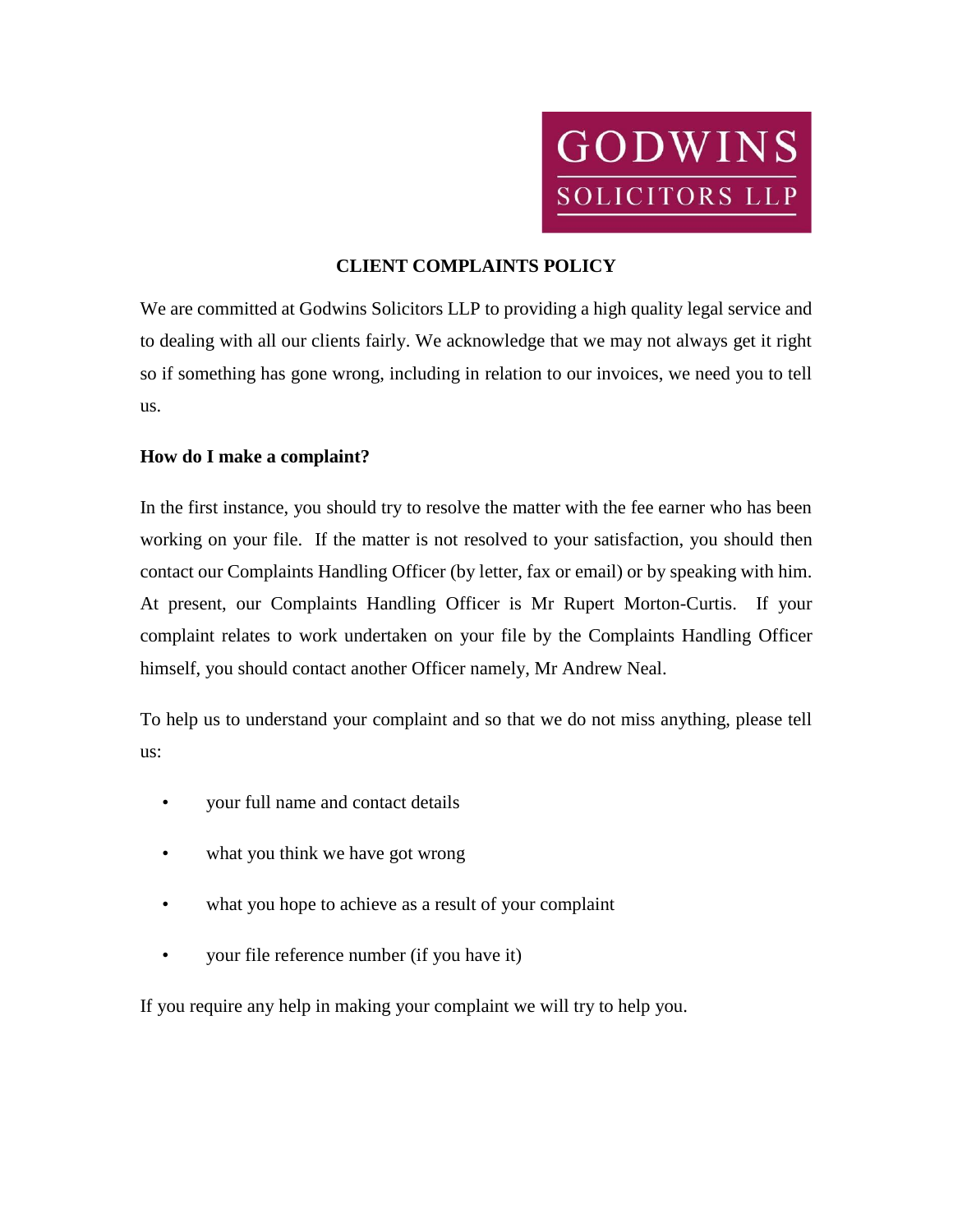#### **How will you deal with my complaint?**

Once you have contacted the Complaints Handling Officer (or Mr Andrew Neal as appropriate), we will record your complaint centrally.

We will aim to write to you within five working days acknowledging your complaint, enclosing a copy of this policy.

We will investigate your complaint. This will usually involve:

- reviewing your complaint
- reviewing your file(s) and any other relevant documents
- speaking with the person who dealt with your matter

We may also need to ask you for further information and/or documents. If so, we will ask you to provide the information and/or documents within a specific period of time.

We will update you on the progress of reviewing your complaint at appropriate times.

We may also, if appropriate, invite you to a meeting to discuss your complaint. You do not have to attend if you do not wish to or if you are unable to. We will be happy to discuss the matter with you on the telephone.

We will write to you at the end of our review to tell you what we have done and what we propose to do to resolve your complaint (or if it is considered that your complaint is not justified, we will inform you of that). We will aim to do this within 30 working days of the date of our letter of acknowledgement.

# **What if I am not satisfied with the outcome?**

If you are unhappy with the outcome of our formal complaints handling procedure please let us know.